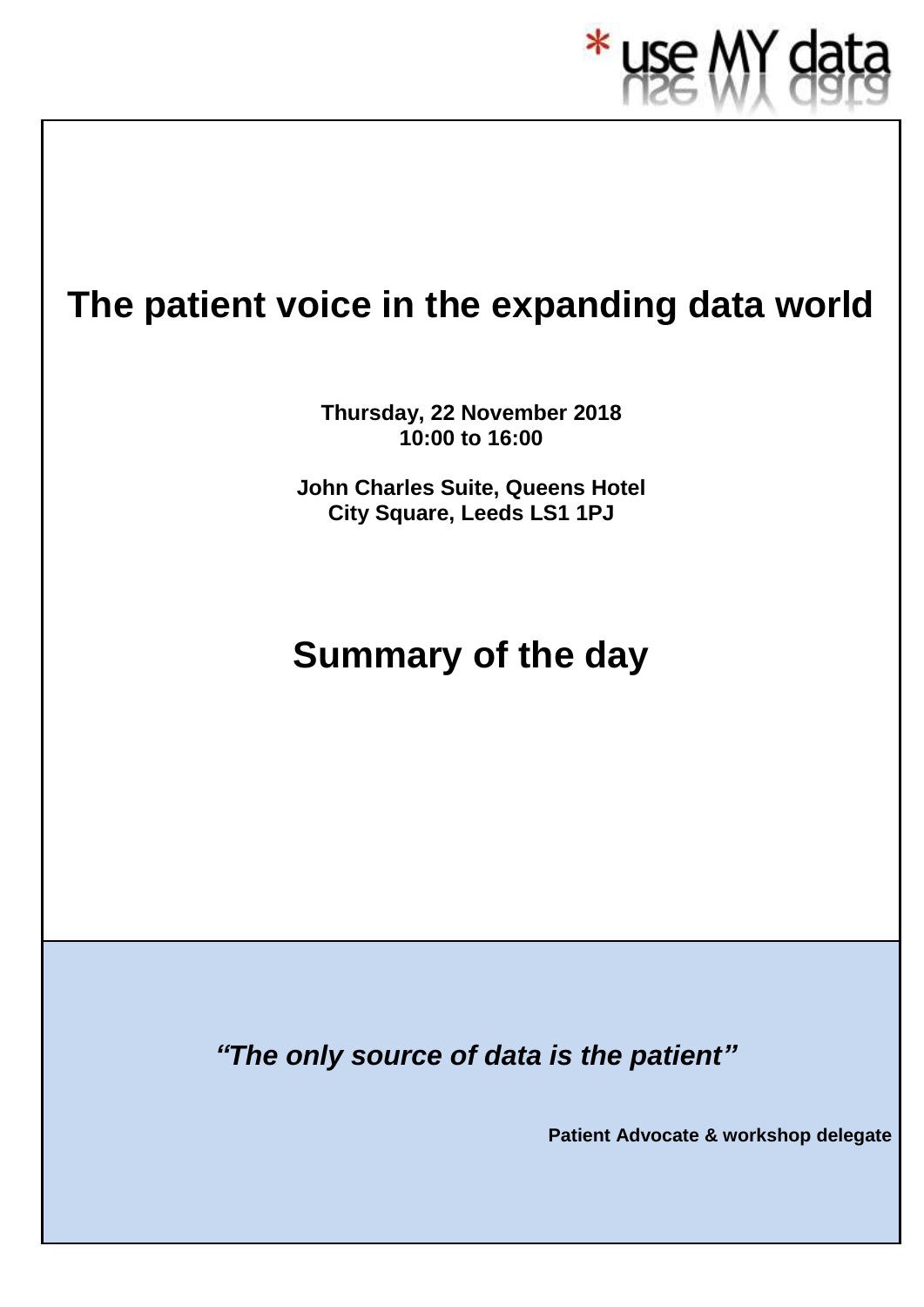# \* use MY data

| <b>Contents</b>                                                         |                                                                                                                                                         |         |
|-------------------------------------------------------------------------|---------------------------------------------------------------------------------------------------------------------------------------------------------|---------|
|                                                                         |                                                                                                                                                         |         |
| Chair's welcome & overview of the day                                   |                                                                                                                                                         | Page 03 |
| Dr Helen Bulbeck, Patient Advocate, use MY data & Director, brainstrust |                                                                                                                                                         |         |
| <b>Session 1</b>                                                        | Can Data Volunteering, Data Donation and the National Data Opt-out empower<br>citizens to optimise data use? We have organ donation, but not data. Why? | Page 03 |
|                                                                         | Emma Summers, Programme Delivery Lead - NHS Digital                                                                                                     |         |
| <b>Session 2</b>                                                        | The Local Health and Care Record Exemplars (LHCRE) programme -<br>the Joined up Yorkshire and Humber engagement                                         | Page 07 |
|                                                                         | Rebecca Nichells, Communications Lead, Yorkshire & Humber Local Health and<br><b>Care Record</b>                                                        |         |
| <b>Session 3</b>                                                        | Auditing your own health record - how, what, why?<br>What is proposed, what are the plans, and how do you get involved?                                 | Page 09 |
|                                                                         | Dr Will Turner, User Researcher, Experience Design, Digital Delivery Centre,<br><b>NHS Digital</b>                                                      |         |
| <b>Session 4</b>                                                        | General Data Protection Regulation, Common Law, Consent -<br>where are researchers struggling and how could the patient voice help?                     | Page 11 |
|                                                                         | Professor Adam Glaser, Leeds Institute of Cancer & Pathology<br>Research Lead, Leeds Children's Hospital                                                |         |
| <b>Session 5</b>                                                        | Take-aways and next steps -<br>how do we use what we've learned today to make a difference?                                                             | Page 14 |
|                                                                         | Dr Helen Bulbeck, Patient Advocate, use MY data & Director, brainstrust                                                                                 |         |
| <b>Closing remarks</b>                                                  |                                                                                                                                                         | Page 15 |
| Chris Carrigan, Expert Data Adviser, use MY data                        |                                                                                                                                                         |         |
| <b>Acknowledgements and thanks</b>                                      |                                                                                                                                                         | Page 16 |
| <b>Appendix 1</b>                                                       | Organisations to whom delegates will feed back                                                                                                          | Page 17 |
| <b>Appendix 2</b>                                                       | Data pledges                                                                                                                                            | Page 18 |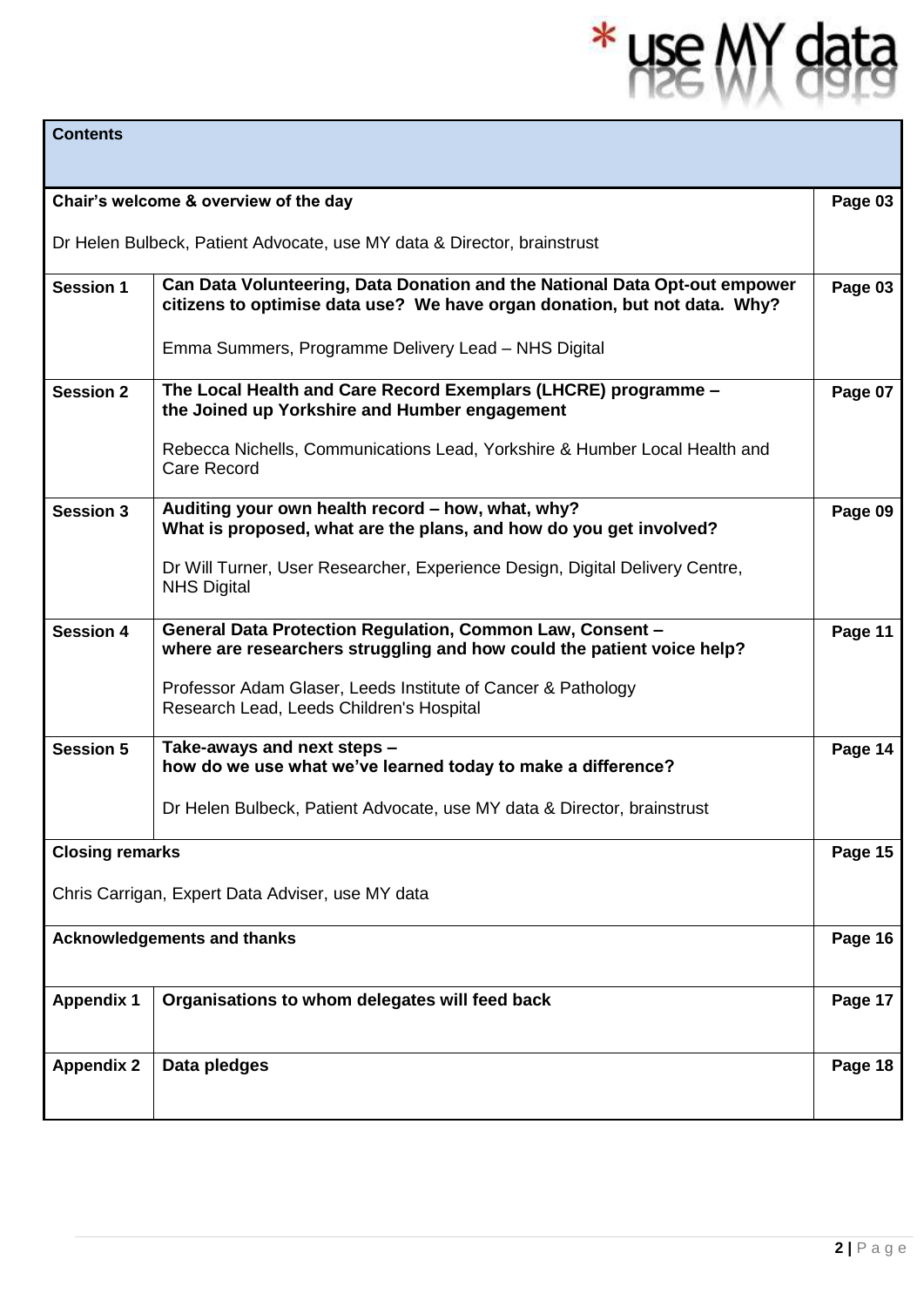#### **Chair's welcome & overview of the day**

#### **Dr Helen Bulbeck Patient Advocate, use MY data & Director, brainstrust**

The Chair, Dr Helen Bulbeck, a patient advocate, member of the use MY data Advisory Group and Director of brainstrust, opened the workshop. Helen welcomed attendees, thanking speakers and particularly patient/carer delegates for giving their time.

Helen gave an overview of the day and acknowledged the funders who had enabled today's event to take place: the Leeds Institute for Data Analytics, NHS Digital and Health Data Research UK.

She noted that the aim of the day was to bring the patient/carer voice to a range of conversations about the use of data, together with partners including NHS England and NHS Digital. Whilst conversations about data could be complex, there is only fact around data that holds true – that the world death rate holds at 100%.

#### **Session 1 Can Data Volunteering, Data Donation and the National Data Opt-out empower citizens to optimise data use? We have organ donation, but not data. Why?**

**Emma Summers Programme Delivery Lead – NHS Digital**

As one part of her work, Emma is looking at the relative merits of data donation. In putting this session together, she liaised with Mick Mullane of the National Institute for Health Research and the session included parts led by both of them.

Emma led on how we have organ donation, but not data donation. NHS Digital is now exploring options, with partner organisations, to determine whether data donation could be set up and how best to administer. Early thoughts suggest that a solution could provide a mechanism for citizens in England to supply data to the NHS, charity sector and/or researchers, to support health improvement and disease prevention for the benefit of the wider health and care sector.

Emma highlighted that the National Data Opt-Out, which was launched on 25 May 2018, gives patients in England the right to opt out of sharing data for planning and research with the default position to allow data to be used for planning and research.

Data volunteering is a related area, which was initiated by the Department of Health and Social Care (DHSC) for Lord O'Shaughnessy, with an emphasis on individuals volunteering to be part of research, trials and wider data analysis to support the Clinical Trials Gateway service.

These related concepts (opt-out, donation and volunteering) will be considered together, aligning any functionality or communications, and using some form of verification service or common solution to simplify how each is understood and used by citizens.

There was a comment that data should be donated while people are alive, so that the citizen can change their mind. There might also be a mechanism for data to be donated at death (in a similar way to organ donation).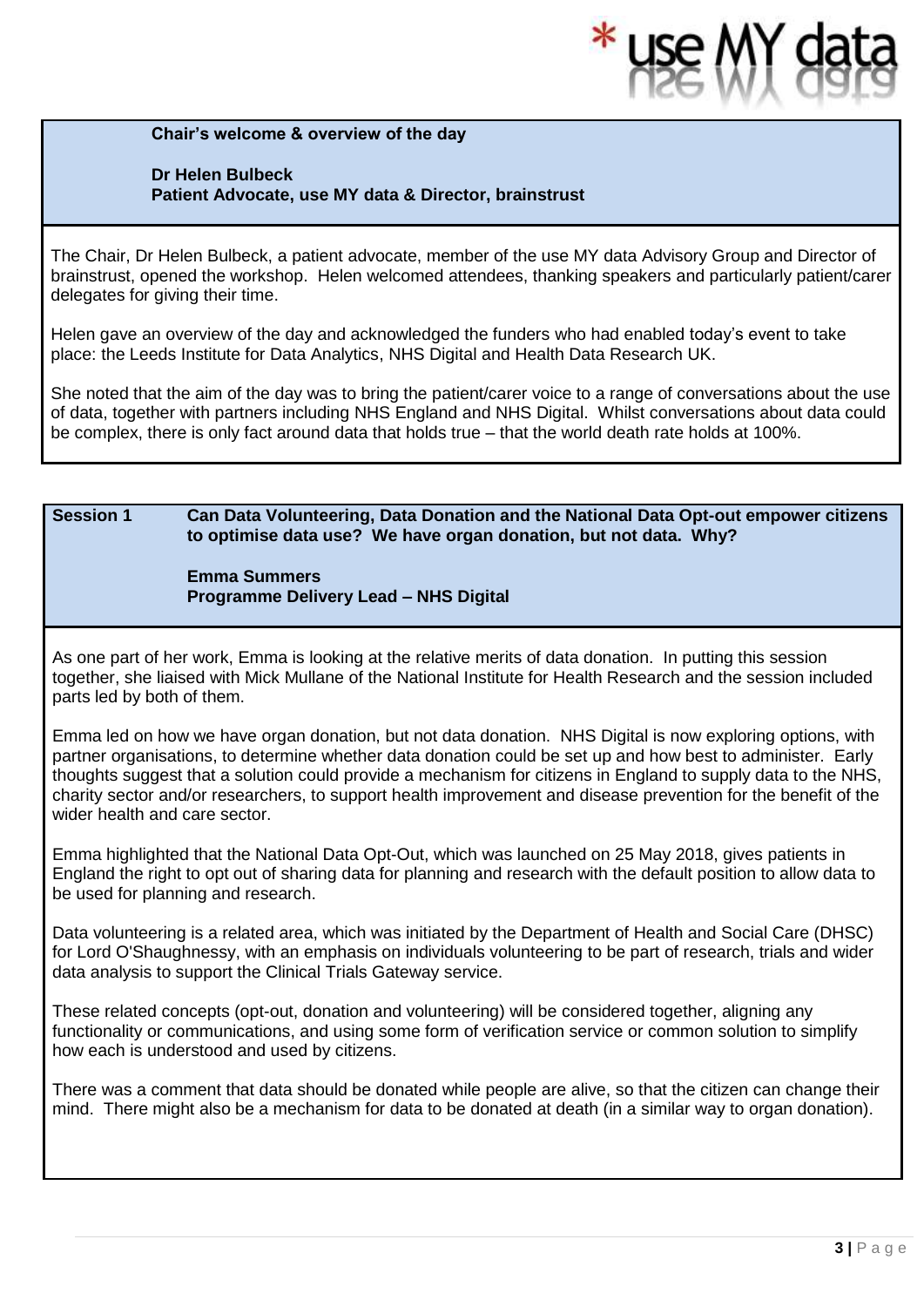It was noted that Wales and Scotland already have mechanisms for registering an interest in being approached about participating in research. Both countries are seeing more people registering interest to be involved in trials, though the absolute numbers are still quite small.

NHS Digital is considering a central repository and register of volunteers with an online portal which could be overseen by an independent group, such as the Independent Group Advising on the Release of Data (IGARD). This portal may in the future be able to gather new self-recoded information from patients. Options for citizens to volunteer via the NHS App were reported as being explored.

Emma accepted that this was a complex area, with similar schemes already underway or under discussion, and stressed the importance of collaboration to develop the best solution.

NHS Digital's thinking is at an early stage, and the reason for coming to the workshop was to start the engagement work as early as possible with use MY data. The audience were invited to discuss the relative benefits of data donation (including a mechanism to donate data) and data volunteering (such as being on a clinical trial consent register). They were asked what additional opportunities could be realised and what are the challenges or concerns?

Emma took questions from the audience as part of the feedback.

#### **Questions and discussion**

- **Q** This is an interesting concept, but what market testing has been done with the general public? People can find data boring – Is there actually an appetite in the general public?
- **A** Emma Agreed this is a big challenge, but that there was certainly an appetite within health planning & research organisations. She recognised that more work needs to be done with the general public.

The audience felt that a lot of patient groups feel this already happens. It was commented that data is now becoming exciting to a wider audience. GDPR has helped raise the profile and we're all becoming aware of the trail of data that we leave.

It was noted that the team from Newcastle University had already helped lead focus groups with the public – reports online, a webinar, short videos – and these can be referenced

Members of public have called the National Data Opt-out help line to ask to opt in, although the numbers of opt outs are increasing slowly.

Summary of discussion following this question: There is an appetite within the health sector for this. But as yet, it is unknown if there is a public appetite. Many people think this type of data sharing is already taking place. The news stories about GDPR have raised the profile of 'data' so the concept of data donation may well be timely.

It was noted that the original name/concept of use MY data was 'donate MY data'. After a short time, members asked for this to be changed, as their data had already been donated, and they wanted the focus to be on usage (hence use MY data). Perhaps the discussion has come full circle?

- . **Q** What kind of data are we talking about (for inclusion in the donation) and is it any different to the existing NHS Digital datasets?
- **A** Emma discussions are about connecting things together, rather than inventing new datasets.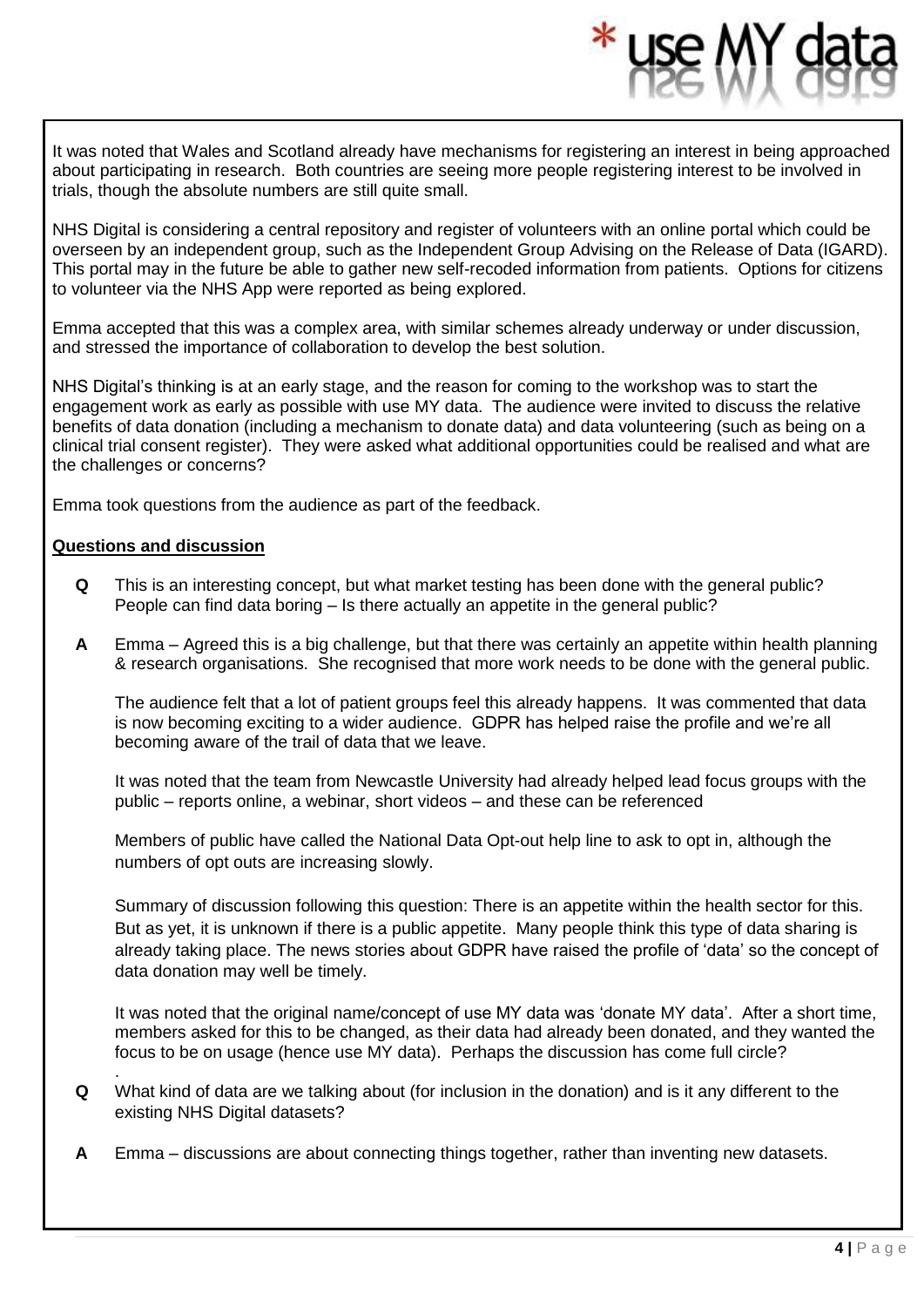- **Q** An audience member said that he has spoken to 100 people in the public about sharing and using patient data and had only had one negative response. His view was – if data is safe and anonymised then everyone will want to give it.
- **A** Emma noted that she had heard that viewpoint and noted that anonymous record level data is already available for research and planning purposes. The concept of allowing citizens to donate identifiable data about themselves was discussed as an option for consideration e.g. where citizens are participating in trials.
- **Q** Would this extend beyond healthcare data?
- **A** Summary of discussion following this question: The option to donate non-healthcare data was briefly debated. Data from life style apps was suggested as suitable for donation by citizens.

Other comments (**C**) and questions (**Q**) were raised:

- **Q** How many people have the time/interest in data donation?
- **Q** Would the data donation mechanism give people the option to see what they are giving?
- **Q** How would this relate to social care?
- **Q** How do you make sure you collect the correct data?
- **C** Some patients are scared of sharing data. Some patients do not have a clue if they opted in or out. Patients not particularly interested until they are quite ill and need to do a trial.
- **Q** A lot of patients don't actually know what data is held about them. Uptake of on-line access to GP clinical records is relatively low. For the data donation, can you actually see what you're giving?
- **Q** Could this have a big impact in terms of data quality with data from life style apps for instance?
- **Q** What does it mean for Section 251?
- **C** People want to know where the data is going and what it is going to be used for. It is the dissemination – "how helpful can I be to the next generation, to people coming forward with a condition like mine"? People need to know where it is going and that it's anonymised.
- **Q** All the conversations have been about sharing but with technology shouldn't it be accessing, rather than sharing?

Due to time constraints, Emma noted all these questions and comments and promised to feed these inputs into the discovery project.

Following on from Emma, Mick Mullane talked about the potential for having a meaningful conversation about your data through your mobile and for recording views on consent for the uses of your data. He explained that the National Institute for Health Research (NIHR) built a demonstration app approximately three to four years ago, to look at a potential 'consent' process using a smartphone.

Mick commented that consent is no longer just about 'taking' things from you, but is about giving things back too. A cycle could perhaps be: collect data – donate data – receive some benefit back.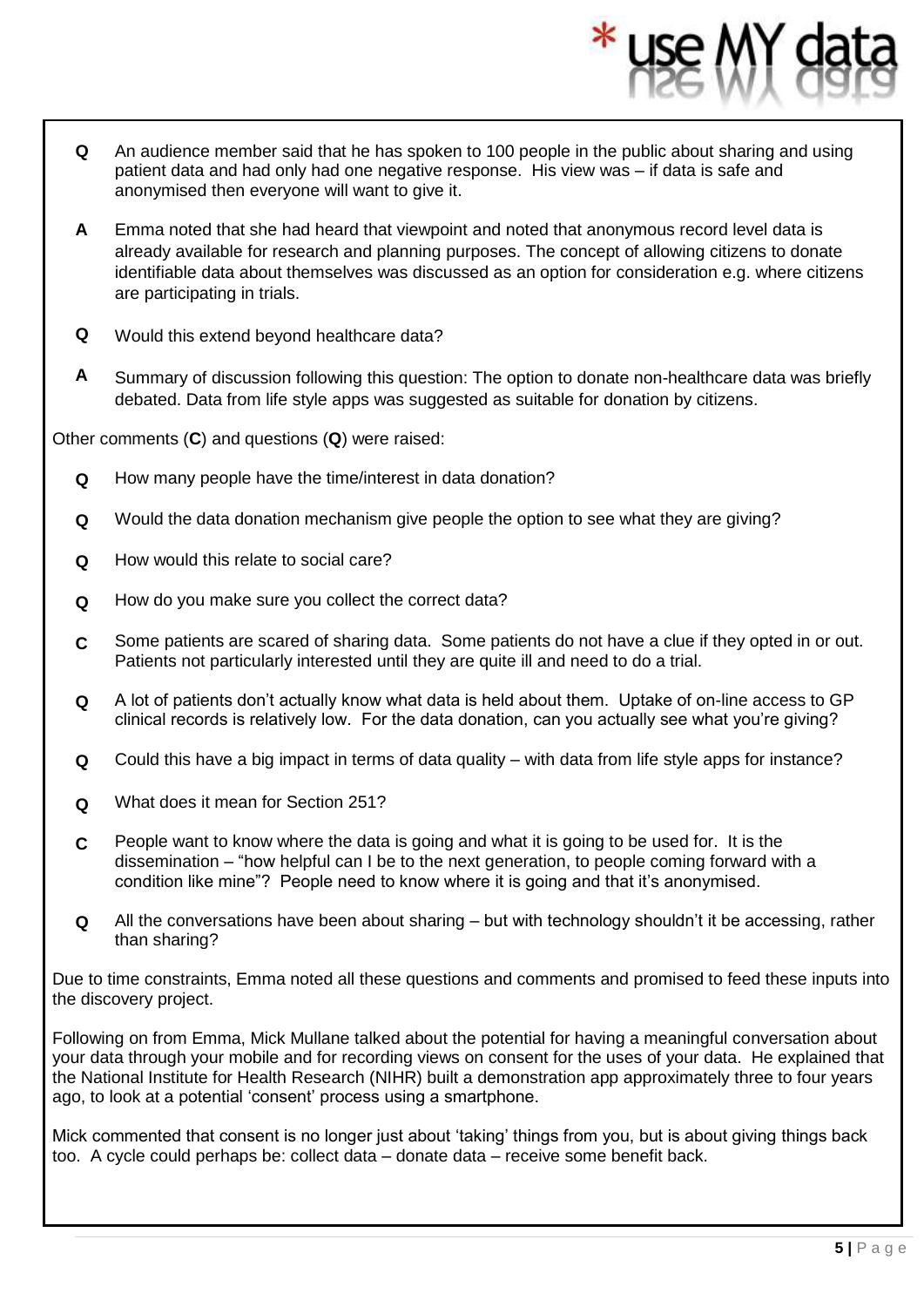Mick highlighted that there is great interest in lifestyle data, which could be recorded and provided by patients and the public themselves through an app. Potentially, and if the donor agreed, that data could then be connected back to the person's healthcare record.

Mick outlined how an ethical approval button could allow citizens to withdraw from a clinical trial and to withdraw data submitted through that app.

Mick showed a brief presentation on the National Institute for Health Research's '10,000 footsteps' app. This was created as a proof of concept and demonstrated that lifestyle data can be gathered for research.

- **Q** What is the due diligence around using apps based on Android technology (in terms of its security)?
- **A** Global Data Standards are being established that are supported by leading technology companies in mobile, fitness, lifestyle and health.

Where data is linked it is good practice to show where it is travelling to.

Also, if we know where data has been used in a study, when we find out the results of the study, we can let the individual know, so that they can see the benefits of the study to others**.**

- **Q** Regarding engagement with GPs following the high number of Care.data opt outs, how well are you engaging GPs to ensure equity?
- **A** Mick responded that they were engaging with GPs but were also looking at how not to engage GPs at all, by providing a patient-held solution that could circumvent the health professional and give the patient the ability to opt in to research directly.

A delegate, who is an RCGP data champion, commented that this highlighted a really important point about the role of the GP and the role of the individual.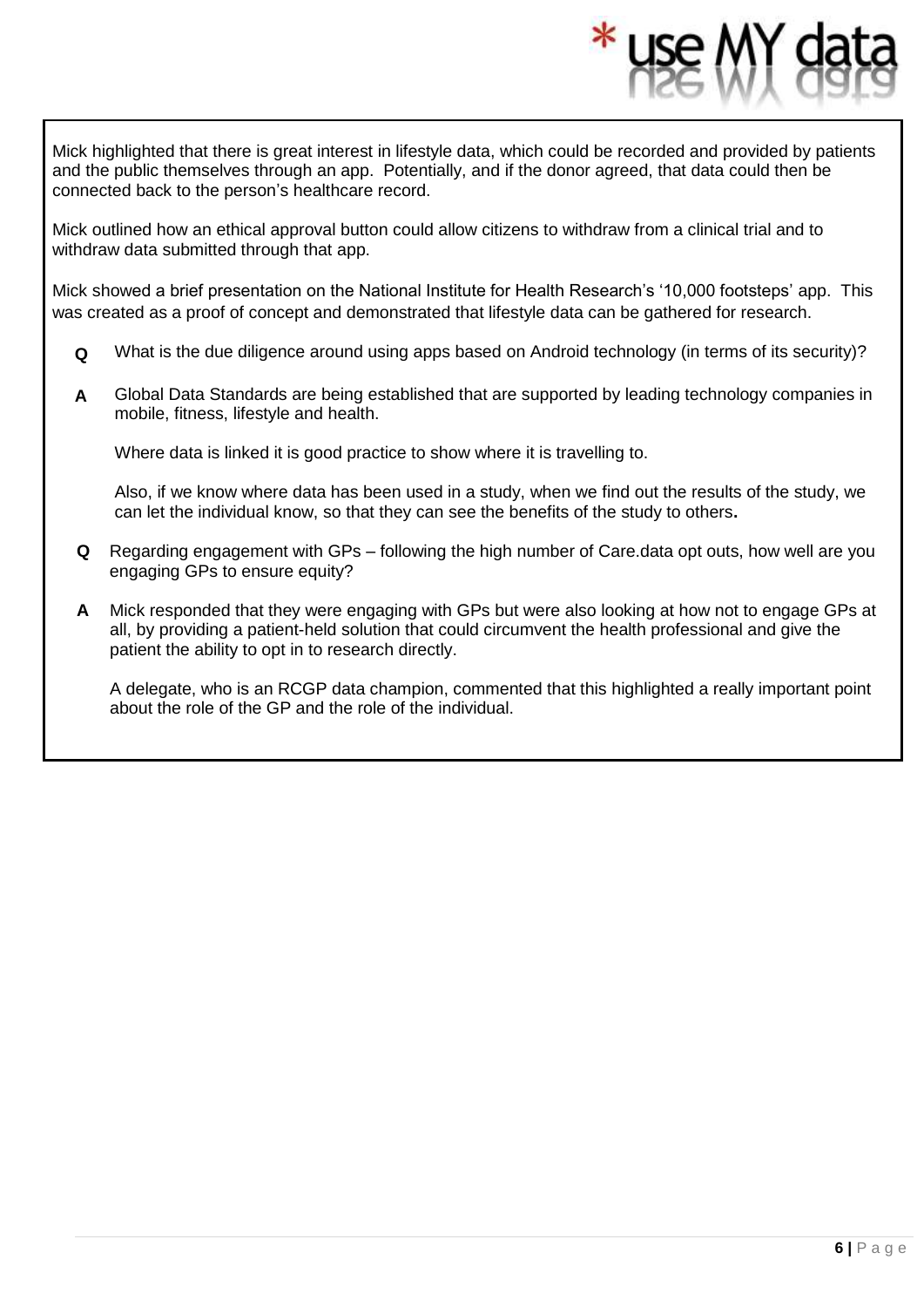

### **Session 2 Session 2**

#### **The Local Health and Care Record Exemplars (LHCRE) programme – the Joined up Yorkshire and Humber engagement**

#### **Rebecca Nichells Communications Lead, Yorkshire & Humber Local Health and Care Record**

Rebecca Nichells, Communications Lead for Yorkshire & Humber Local Health and Care Record, introduced the session, saying that she wished to present a whistle-stop tour of a Local Health and Care Record Exemplar (LHCRE).

Yorkshire and Humber is one of five 'exemplars' across parts pf England. The Yorkshire and Humber LHCRE covers a population of just over 5 million and intends to use new technologies to build on existing local shared records in the Yorkshire and Humber area. The LHCRE programme will only deliver if it has good leadership – from health and care professionals and from citizens. It is local health and care, designed locally and delivered locally.

The LHCRE concept is about making sure that local health and care services (not just the NHS) are involved. Yorkshire and Humber are trying to get a single electronic patient record, and this involves 74 organisations and 725 GP practices. In the initial stages this would concentrate on cancer pathways and emergency care pathways, as these were seen to be amongst the most developed and best understood clinical pathways. Citizen involvement will be crucial to the success of the LHCRE.

Rebecca introduced Fiona Fylan from Brainbox Research, who in turn introduced the Joined up Yorkshire and Humber research project.

Fiona is a health psychologist, interested in why people make the choices they do about their health. Her role is to engage with individuals who are not informed/interested in health and wellbeing data, aiming to initiate thinking about data and could it/should it be shared?

Fiona described the many people that are taking point in the work in Yorkshire and Humber. Their focus is on 'people' and they have worked with various focus groups, speaking in public places and seeking feedback on what people see as good/bad for them.

Joined Up Yorkshire and Humber is a deliberative research project, using case studies to generate interest and enthusiasm. Fiona then challenged delegates with a series of case studies on potential data sharing. The case studies were designed to stimulate thinking about what should happen to health and care data, and why. The audience was asked to consider the challenges and the dangers.

#### **First case study**

This was about Sheila, 83 years of age and living alone. She was in good health, but she was unsteady and at risk of falling. Sheila was visited by a charity worker, who then arranged to have grab-rails fitted. Delegates were asked to record their thoughts on this scenario and the benefits and the dangers of sharing patient data, including any rules which they would like to be applied to this situation,

Points from the delegate feedback were:

*"Concerned about the approach – there needed to be an introduction via text/letter to the person, from*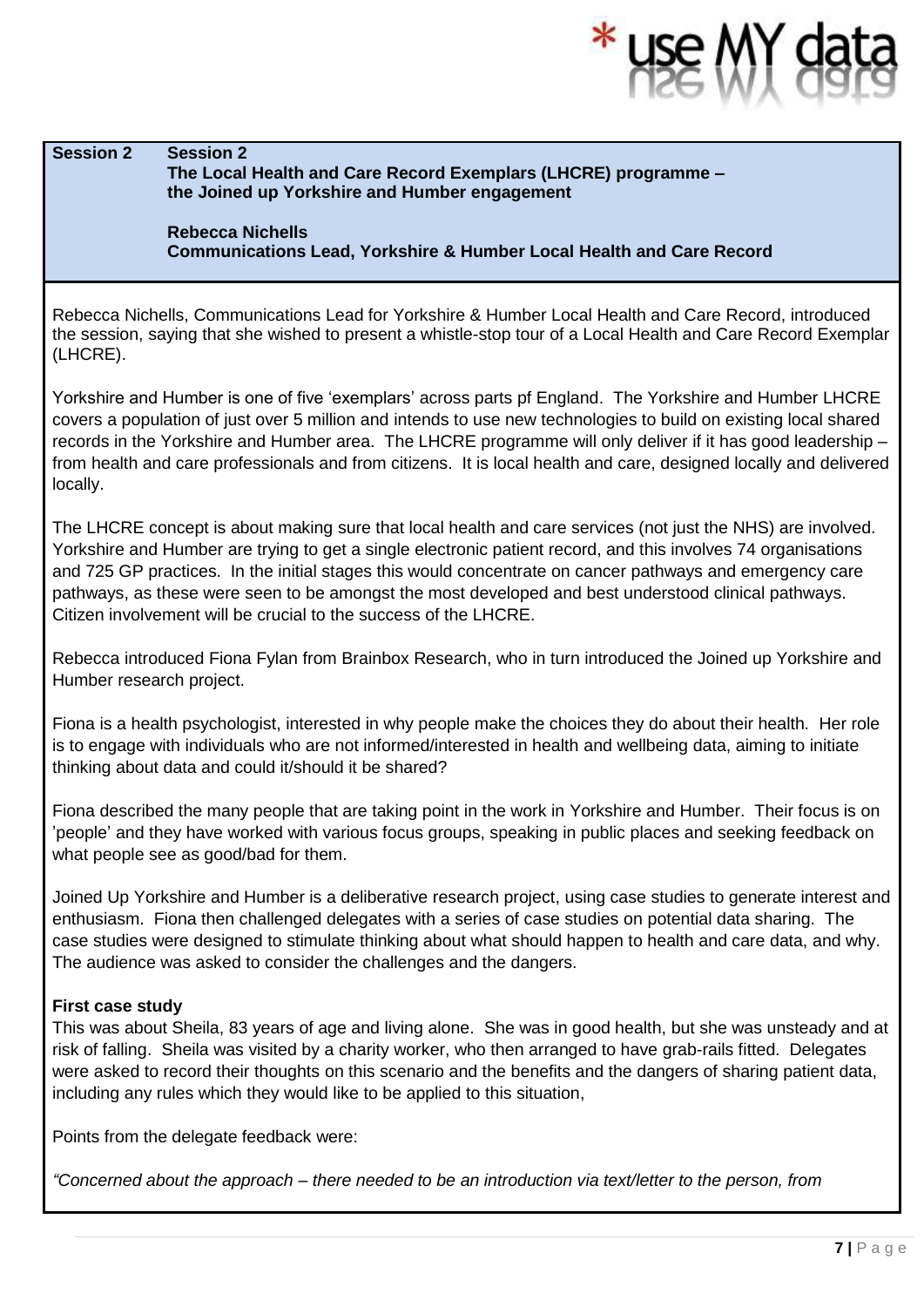*somebody she knows/trusts. Not cold calling."*

*"Concerned that Sheila was surprised by this approach – where was the informed consent process? Loss of agency."*

Overall the audience felt that the end result was positive, though friends/family network could have been consulted.

#### **Second case study**

This featured Mohammed, 42 years of age and with a recent diabetes diagnosis. A local support group for patients with diabetes had been set up, as many people were being diagnosed locally. This followed the NHS using information from the healthcare records of everyone in a particular region, to find out where new healthcare services were needed. What are the dangers, benefits, rules of using patient data in this way?

Points from the delegate feedback were:

*"How has the data been arrived at in the first instance?"*

*"I couldn't see the LHCRE connection – can't you use the aggregate data?"*

*"Who contacted Mohammed to tell him about the service in the first place? Is it via a nurse, or Capita? The devil is in the detail."*

*"There could be people in the area who may not access the service – some may win, others lose."*

#### **Third case study**

This featured a patient called Saffi. NHS researchers looked at everyone's medical records to find out what makes it more likely that someone will have cancer. They searched the records to find people who are more at risk and shared this with local health clinics. Saffi's records showed she is at higher risk and she was contacted. She was surprised to get a letter from the clinic. At the appointment they explained why she's more likely to get cancer, gave lifestyle advice and offered a screening test.

Points from the delegate feedback were:

*"How does the original information get there?"*

*"How did the predictive data algorithms get developed, and who tested them?"*

*"What's the difference between the NHS screening programme and the study cohort group?"*

*"Where is the communication about how the original data was acquired?"*

*"Some things are implied but not clear."*

*"What is the cancer that we're screening for? What is the false positive rate, and are you actually increasing anxiety, rather than helping?"*

The Chair then brought the session to a close, thanking all speakers. Helen thanked NHS Digital for sharing early thoughts and bringing them to delegates for review and feedback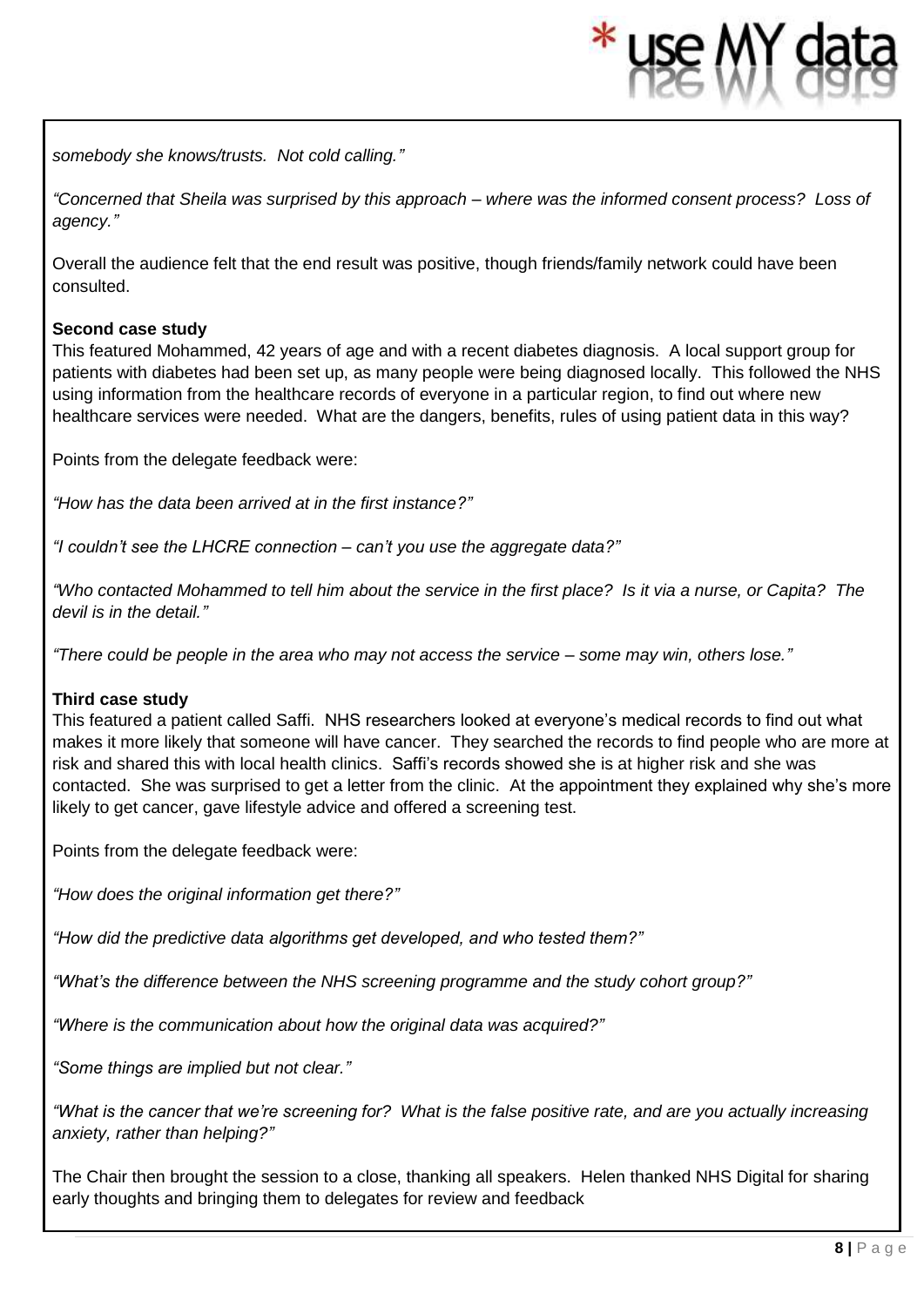

### **Session 3 Auditing your own health record – how, what, why? What is proposed, what are the plans, and how do you get involved? Dr Will Turner User Researcher, Experience Design, Digital Delivery Centre, NHS Digital** Helen introduced the session chair, Will Turner, a user researcher in NHS Digital's Digital Delivery Centre. Will gave a practical illustration of his programme of work, all of the work has arisen from the recommendations in the National Data Guardian's report of 2016, and the subsequent Government response. ▪ NHS Digital is mandated to create a digital system by December 2018, for individuals to check who has accessed their Summary Care Record (SCR). ▪ There is a requirement by March 2020, to create an online service for individuals to see how their personal confidential data has been used beyond direct care. This has to comply with the Digital Service Standard. Will explained that the methodology towards developing a service included several steps to look at user needs: discovery – alpha – beta – live. Will is conducting user-needs work very widely. There is the opportunity to participate in the very first trial of the SCR audit service and Will asked delegates to contact him, if they would like to part of this early stage work. Dr Joel Minion, Policy, Ethics and Life Sciences (PEALS), at Newcastle University, then took over the session. The main interest of Joel's team is the secondary use of healthcare data as studied by their research team called D2K – Data to Knowledge. The team began by focussing on health data, biobanks and longitudinal studies across Europe. All of these areas now have an expanded remit, covering public and patient engagement. The team has been increasingly working on the co-development of studies, with the public. Joel was taking part in the workshop under the auspices of Connected Health Cities (CHC) and the Great North Care Record. He pointed out that findings of this work should be able to extend from regional to national. Joel explained that he had established a link with Will's team quite recently and the work nicely fits with the workshop agenda. Over the last five years Joel's team has been developing a tool called ECOUTER (French for 'to listen'). The tool aims to overcome geographical barriers, to bring people together around a central question and construct a mind map that draws on a wide range of sources. Joel has been granted research ethics approval to do this work from Newcastle University. In 2014, the team did a similar ECOUTER on Care.data. Delegates were invited to participate in Joel's research and to answer questions. Joel's research team will collate responses into a conceptual framework and will then check back with use MY data to gauge how the developed framework captures their views. Afterwards, the results can form the basis of recommendations for research, governance, practice and/or policy. Delegates gave some feedback during the research work: ▪ Collecting data and making this process transparent is essential. Collection also implies the data will all be in one place and, if this is the case, this should also be made clear. It would be easier to give patients a 'complete view' of their data, if it was in one place. It is the accessibility of the data that is important, as giving access in this way will also make sure the data collection and usage are both as transparent as

Several members felt that it was important to focus on improving access to data, which is still seen by many as an issue. It should also be possible for patients to see where their data has been used.

possible.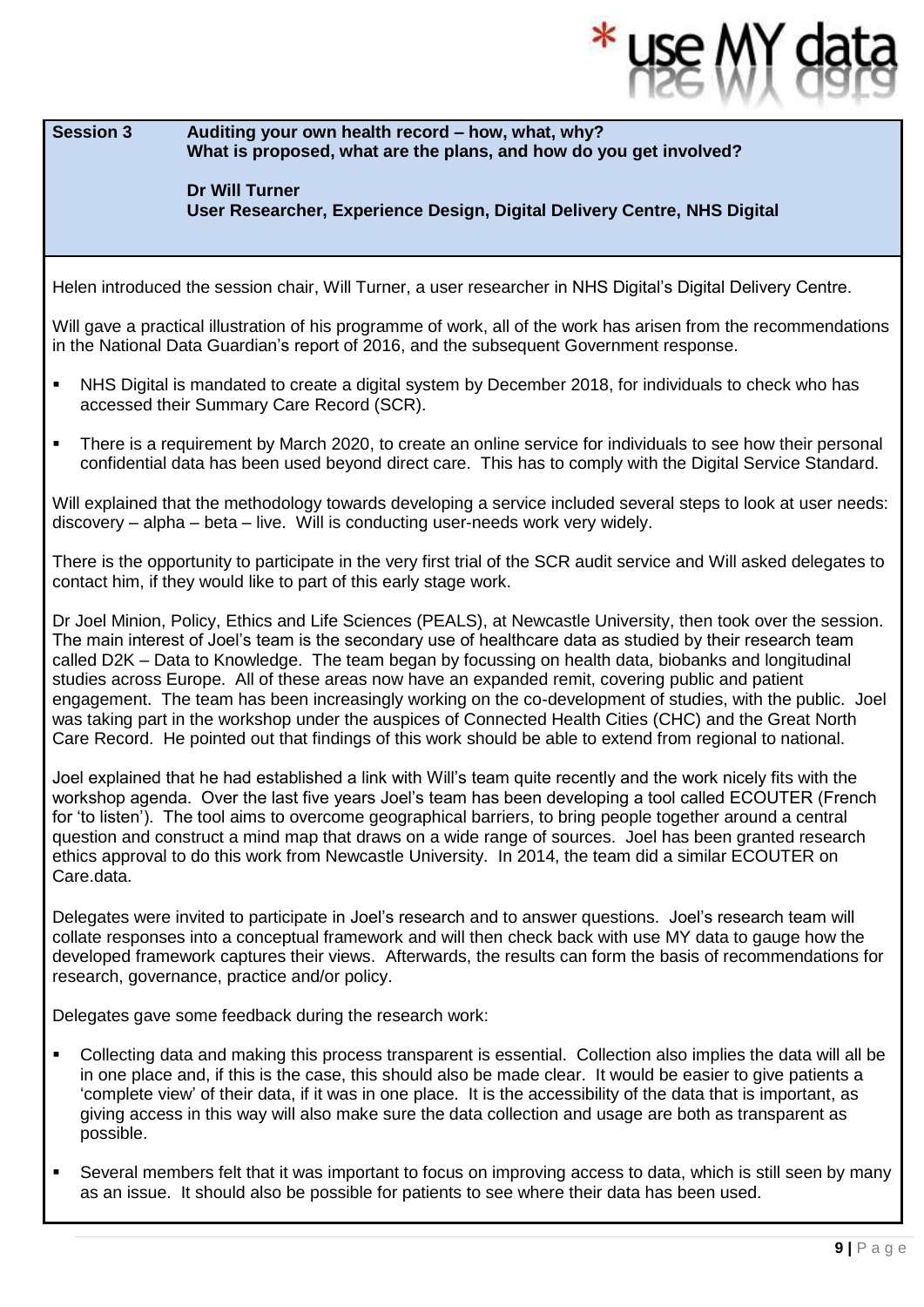Will pointed out that we need to take care with any wording (collect, usage, access, sharing). This is just the first step and the discovery part of their work.

- One delegate felt that basic data will need to stay with the GP and local hospital. To protect the data, it all needs to go, suitably anonymised, to a central location. He felt that this needs one solid control – not six places around the country. He noted that the central cancer registry has his details and have done so without hacking or security problems. But he also pointed out that we need to analyse everything, to create cures and stop people getting diseases. This requires all data to be in the same place, not just his cancer data.
- Another delegate felt that we need to educate professionals who are actually holding and creating these databases. Giving patients access and transparency is vital, but there is a huge job to be done around educating the workforce too.
- We need to look at a number of different dimensions, including security, access, single version of the truth. Some of these are considerations which are the domain of an IT data architect.
- A delegate asked why is it still not possible to use the same system in the whole country? Though on the positive side, she had learned that in her local area in London, hospitals are no longer taking fax/letter referrals and have moved to a shared referral system.

Bringing the session to a close Will thanked delegates for their work during the session and noted his intention to feed delegate responses into his work.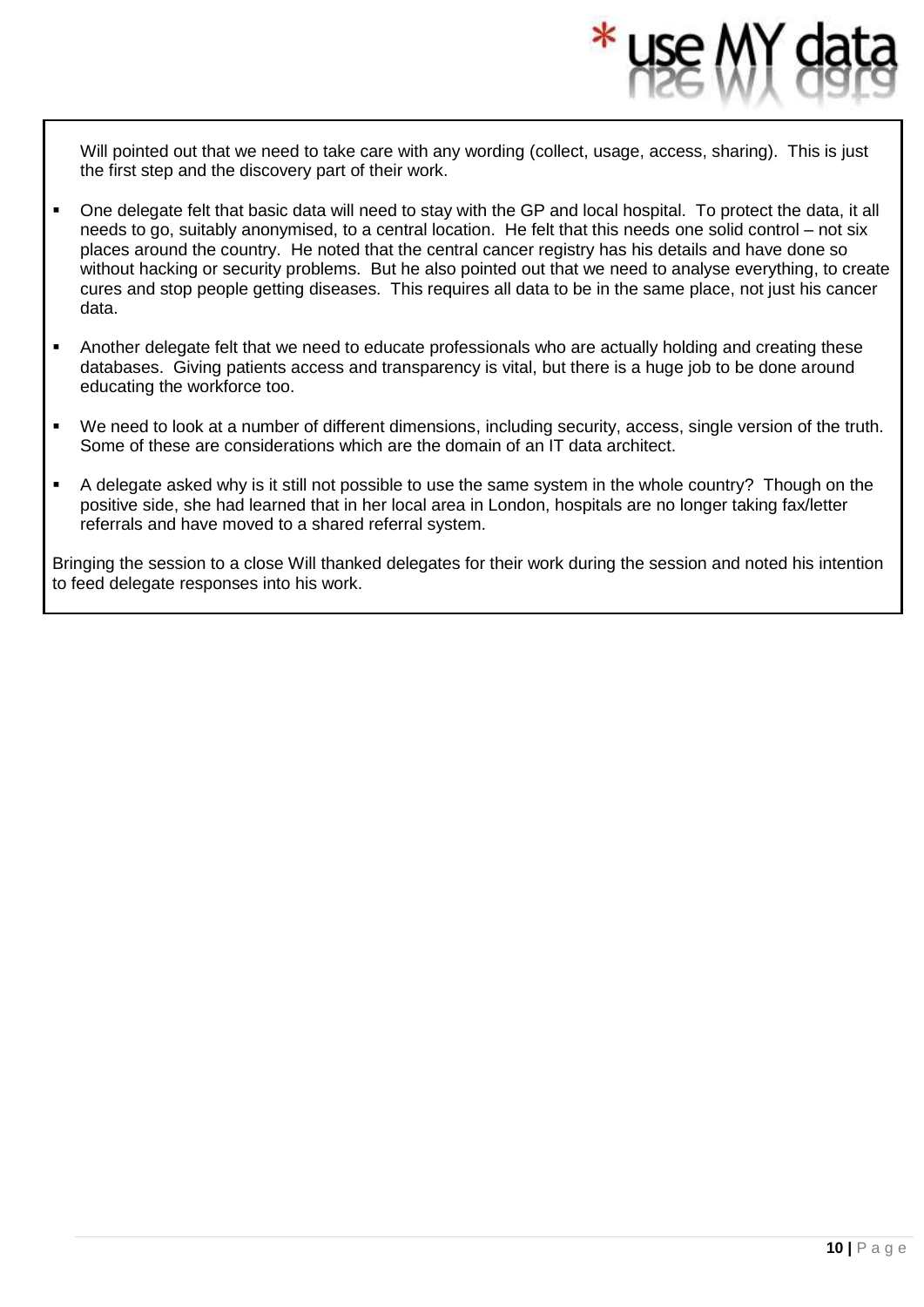#### **Session 4 General Data Protection Regulation, Common Law, Consent – where are researchers struggling and how could the patient voice help?**

**Professor Adam Glaser Leeds Institute of Cancer & Pathology Research Lead, Leeds Children's Hospital**

Adam is a clinician, a researcher and a carer. He explained that he wanted the audience's help.

His clinical background is as a paediatrician and paediatric oncologist. He has also worked with national cancer policy teams on defining and developing national policy on adults living with and beyond cancer. When working on developing national policy, Adam found that there was no robust evidence base. He subsequently bid for money to set up a patient reported outcome programme and was working as part of a £2m grant from the Department of Health. This work was lost as a result of the 2012 health service reforms. Thankfully, some of the work had been reclaimed via other routes, principally academic research.

As members of the public we want our data to be used and we believe our data is being used. However, there are some blocks to this. Cancer data is being collected and used selectively, but not as well as it could be. It is an amazing resource, but tweaks are needed if we are to make better progress.

Adam outlined the different legal and policy frameworks within which academic research now operates.

The General Data Protection Regulation (GDPR) sets the minimum standards for data processing in the EU. It gives rights and controls back to individuals. Adam has spent some time searching for a clear interpretation of GDPR, it is difficult to understand and, perhaps, more tailored to interactions with commercial companies.

The benefits of GDPR are focused around the protection of personal data. It is important to take confidentiality seriously, despite frustrations around blocks to using data.

GDPR has to go hand in hand with the new Data Protection Act (DPA) 2018. This is meant to bring GDPR into law and to make our data protection laws fit for purpose in the digital age. It will also support us post-Brexit.

The Common Law Duty of Confidentiality makes it clear that we owe a duty of confidence to our patients in the way that data is used. There is a strong focus on what the "reasonable expectations" around data usage are, and in particular what information has been made available (in a fair and transparent way) on which patients can actually make an informed choice.

However, all this continues to cause problems for researchers.

Notably, researchers must deal with multiple statutory bodies – numerous groups who may all interpret the law in different ways. There is a tendency to be risk adverse and not to give the data to researchers.

As a researcher (and also reflecting the views of colleagues in other areas too), Adam receives very varying, inconsistent interpretations of GDPR and the Common Law.

In terms of bodies and groups involved in adjudicating or advising about data access, there are:

- Health Research Authority (HRA) and its Confidential Advisory Group (CAG)
- NHS Digital (accepted as a safe haven) and its Independent Group Advising on the Release of Data (IGARD)
- Public Health England and its Office for Data Release (ODR).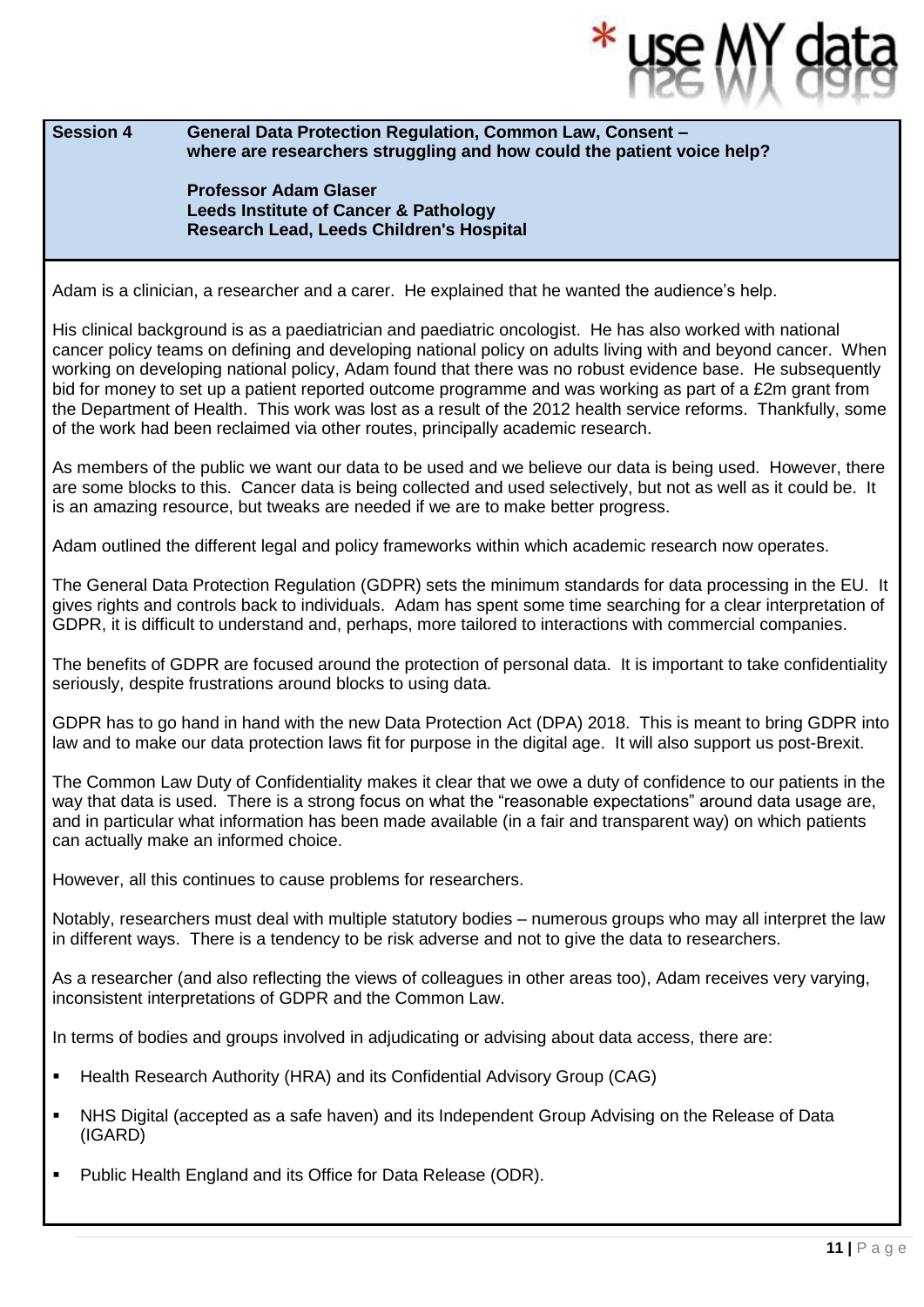Adam gave the example of a single research project he was involved with, which led to dealing with a Research Ethics Committee, the Confidentiality Advisory Group at the Health Research Authority, the Independent Group Advising on the Release of Data at NHS Digital and the Office for Data Release at Public Health England. The impact of Care.data has instilled caution about sharing data.

In practice the system makes it very difficult for researchers to access data. There seems to be significant duplication of checks to ensure researchers comply with registration. This often results in extremely complicated consent forms. Researchers are increasingly forced to include prescriptive statements which result in complex, lengthy patient information sheets; these are not always in the best interests of the patient. For young people there are simplified patient information sheets – these are, in practice, frequently the best way to find out what a study is about in an easily 'accessible' format.

In making sure we are protected in the way we use and share data, we have created a problem for ourselves. The pendulum has swung so far across, so that common sense has been lost and we need to find a way to change this.

Our valuable legislation, with its essential principles, is actually having unintended, unwanted consequences, restricting progress and valuable research that the public are keen happens. There is a waste of the public purse with public bodies policing the same thing. This is really about current policy, not the law. It increases costs and delays/hinders research.

What can the patient voice do to help? Adam asked the audience for their thoughts and feedback:

- "Absolutely right about the privacy notices, which I feel are not GDPR compliant. They are not concise, transparent, intelligible, and do not use plain language. We need to go on the offensive about this."
- "I have experienced many of the frustrations I am now employed by a research organisation to manage these things on behalf of analysts and did the same at my previous role. Is now so complicated that data managers are employed to navigate analysts through these processes. Within GDPR there are a lot of clauses that enable access to data."
- "I was involved in an application which was challenged about its PPI involvement. There had actually been significant involvement but then afterwards a data and ethics team added text which skewed the application."
- "As an involved patient I review a lot of patient information sheets and I am sick of redoing them. I have not yet seen a seminal piece of work that explains what GPDR is. It's the modern culture of being too risk averse. This can also be seen in academic writing too. We are looking for remedies to a problem that shouldn't exist. "
- "GDPR requires concision, clarity and transparency so it should be on the researcher's side."
- "Involving patients and the public in these processes makes a big difference. For example, involving them in writing privacy notices."
- "Because of the time-consuming processes, a PhD student could spend most of their study time awaiting data."
- "Obtaining access to data is a multi-disciplinary team effort."
- "There are clearly several bodies involved in the sign-off for a research application. Could we ask them all to come to a workshop, at the same time, to explain their positions collectively?"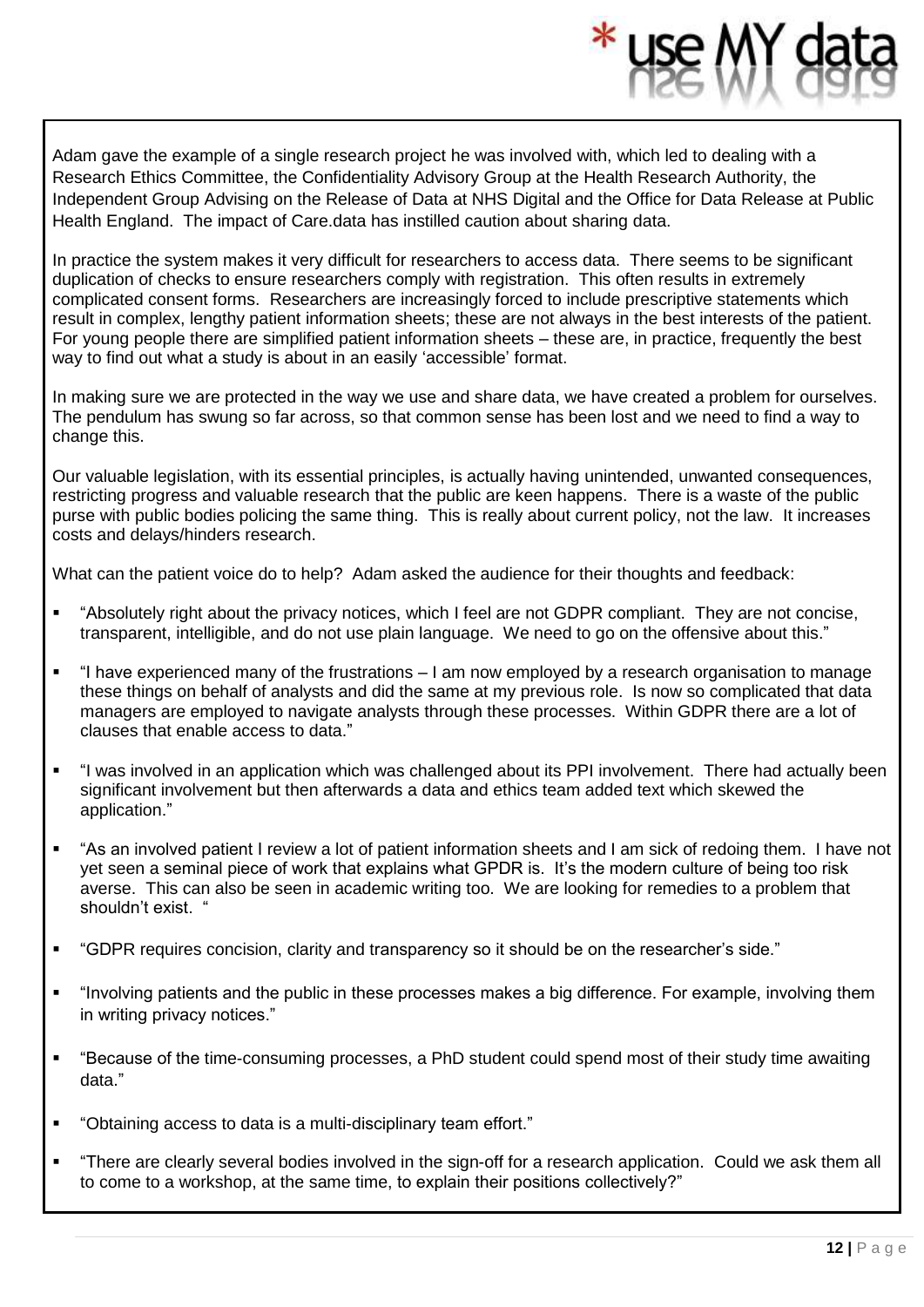- "Could some of this be the fear about patients suing the NHS. Our health research system could be top of the world if people worked together."
- "With the testing of the National data Opt-out (NDOO) we engaged 2,500 people over eighteen months to ask one question, with a yes or no answer. It takes time and resources to simplify things."
- "I do not like the words 'review' and 'feedback'. We should be talking about co-production."
- "If you can point us in the right direction, we (patients) can bombard the powers that be to overhaul the system, so you (researchers) can get on and do the work that matters. To get bogged down in the paper jungle that benefits nobody, is actually crazy."
- "If organisations are responsible for collecting and holding large sets of data they are in a very difficult position. For instance, NHS Digital does not have direct contact with patients, so will inevitably feel they are in a risky and exposed position. They need the support of groups like use MY data to work on co-production. We need to help those organisations who are in the difficult position of 'damned if you do, damned if you don't'. And then we need to be ready to back them."

Emma Summer from NHS Digital highlighted that they were working on piece of work to join data access between NHS Digital and Public Health England and was happy to take views back.

Tariq Malik from the Office for Data Release (ODR), Public Health England, said that he would be happy to come to a future meeting and be part of a collective conversation and discussion. The ODR is working with the Medical Research Council, Clinical Practice Research Datalink, NHS Digital and other colleagues to try and get more transparency around this agenda.

Adam emphasised that he is suggesting we do not target individuals but instead we need to support the organisations holding and releasing data to work together and trust each other's judgement and interpretations of the legislation. They are all doing a good job and they all know each other, so we need to support them and empower the infrastructure to work together.

In thanking the audience for their thoughts, Adam summarised by saying there were two parts of the solution:

- 1. Stop duplication of activities by public organisations (Health Research Authority, NHS Digital, Public Health England) in providing approvals for data sharing
- 2. Have clear guidance to support consistent and reproducible recommendations.

Helen brought the session to a close, nothing that she reviews many patient information sheets and so much of the information is the same. Perhaps there is a need to have a generic element, so that people can sign once, and the clinical trial information can be in a special section.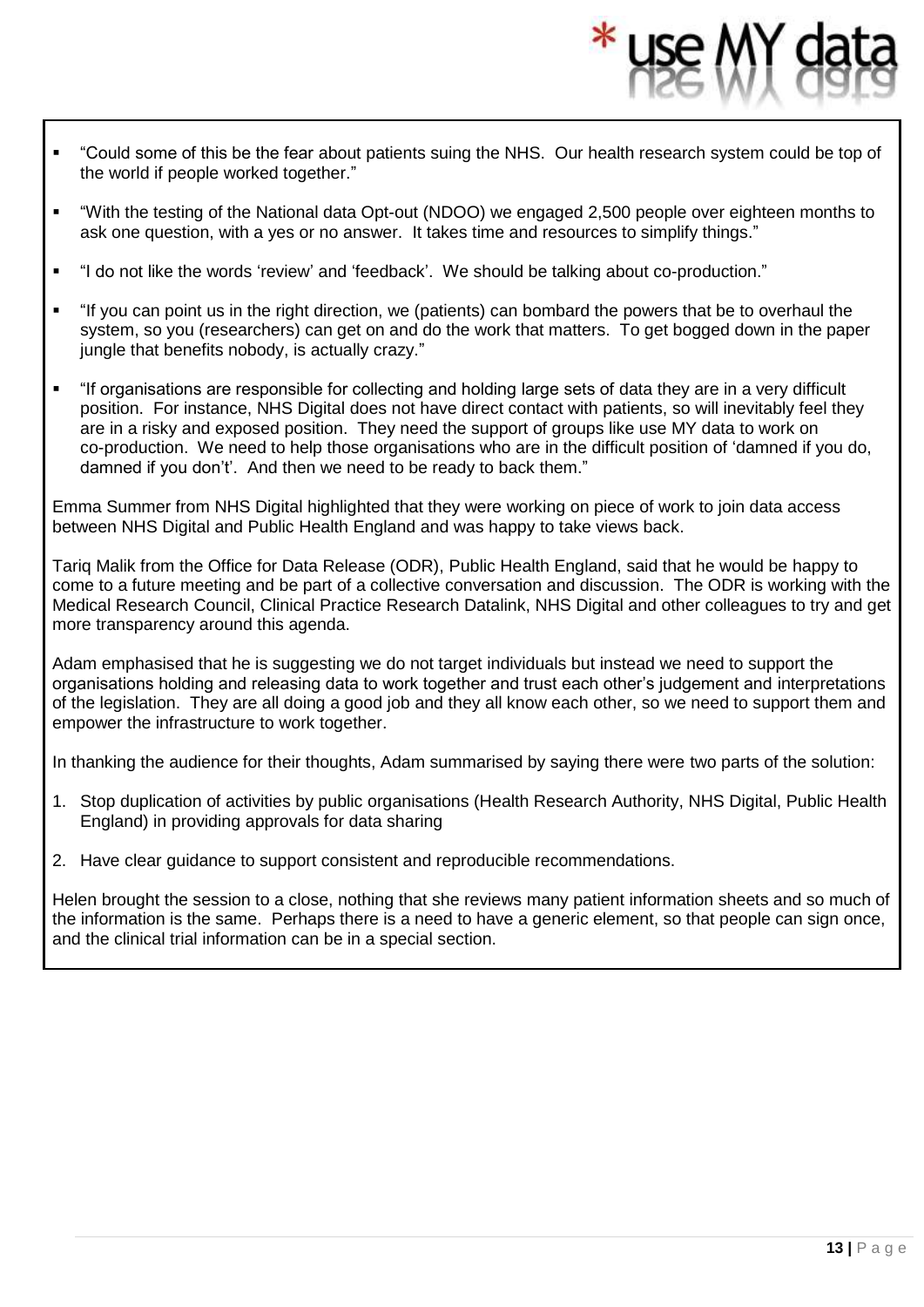

#### **Session 5 Take-aways and next steps – how do we use what we've learned today to make a difference?**

**Dr Helen Bulbeck Patient Advocate, use MY data Director, brainstrust**

Helen started the final session by stating that we need to stop the silo of 'them and us' with regard to patients and professionals. As patients/care givers and professionals we are all both, or we will be both at some point.

Helen posed the following questions:

- 1. For health professionals: do you feel differently thinking about this as a professional, compared to when you are a patient or carer? If so, why is it different? How do you see the benefits, dangers and rules?
- 2. For the public: why might you be keener than others to share your data? What has made this difference? And how do you see the benefits, dangers and rules?

Everyone was given two tasks to complete:

- 1. What is your take-out for today what are you going to communicate to others?
- 2. What is your 'data pledge' what do you intend to go away and do?

Helen also asked delegates to take away some of the data citation cards and stickers, to encourage others and particularly researchers, to use the citation.

Helen posed a final question to the audience**: What should the focus for use MY data be – where should we be going, what should use MY data do next?** 

After a short discussion period member of the audience fed back some thoughts:

- $\blacksquare$  Establishing a patient data charter unless one exists already following along the lines of the work Understanding Patient Data has done. Whom would we invite?
- **•** Continue to highlight examples of how our data today, helps future generations, not the present one.
- **E** James Lind Alliance and research priorities use MY data could help prioritise what needs to be researched from a patient perspective. Could we do something around data?
- There are lots of groups similar to use My data, all discussing/wanting the same thing. There needs to be a central group of groups, so that we improve communication and avoid duplication.
- Education is key for the public to make sure their health is good, and that data is used this needs to be done at a school level
- People need to take responsibility for their health and sharing their data can be part of that.
- Many people don't want to know if they are fit/well. We need to be better, look after ourselves be copilots with the NHS.

Helen thanked all the delegates for being so engaged and responsive. She reminded everyone that "the only source of data is the patient".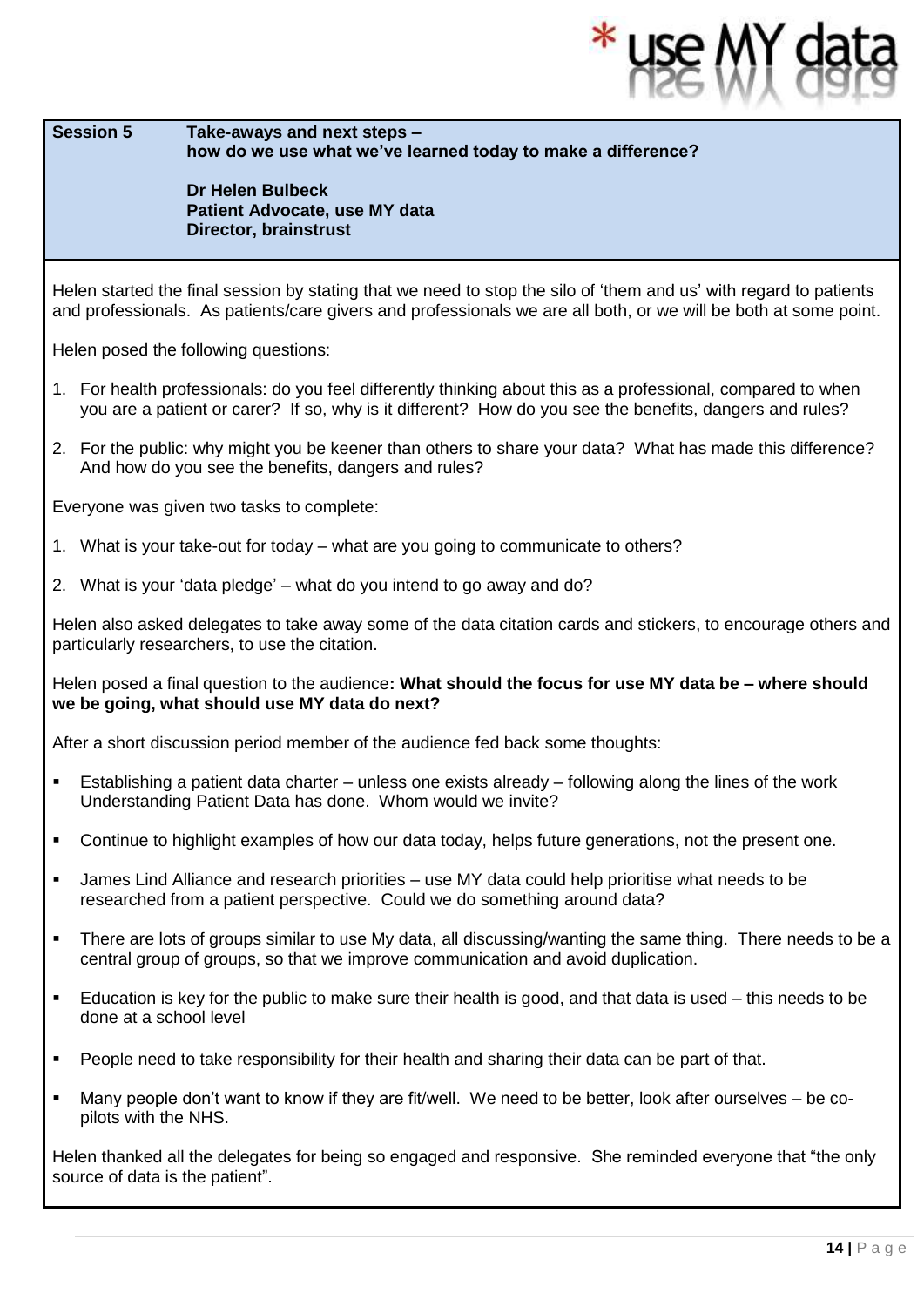**Closing remarks**

#### **Chris Carrigan Expert Data Adviser, use MY data**

Chris Carrigan, Expert Data Adviser to use MY data, concluded the day.

He reflected that communication is key and that failures of past data initiatives relate largely to poor communication. We can all have a role in improving communications, collectively and individually - all voices are important. The use of plain language and clarity is essential if we are to engage a wider patient and public audience in an accessible way.

Chris encouraged all of the audience to use the data citation cards and stickers – to put them on posters where you do not see an acknowledgement of the use of patient data, or to spread the use of the citation amongst the different communities represented at the workshop.

He felt there is a growing view that there may be a need for a shift in the societal balance for privacy and usage. While privacy and usage need not be mutually exclusive, and we should work to that point, Chris felt that that there was perhaps too much emphasis on privacy. The work to highlight and articulate the benefits of data usage is important, as is the need to understand the potential harm of *not* using data.

use MY data is a movement of people. It is important to think about what we can do collectively, and about what we need to do individually too. Chris prompted all audience members to complete and return their 'data pledge' cards, which would be publicised on the use MY data website.

Chris thanked the venue staff and the AV team. He thanked the speakers for their openness and honesty. He also thanked Claire and Emily for their help during the day, the use MY data Advisory Group members for their advice on the agenda content, Helen for chairing and Alison for organising the day. Finally, Chris again thanked all the delegates for their time and efforts.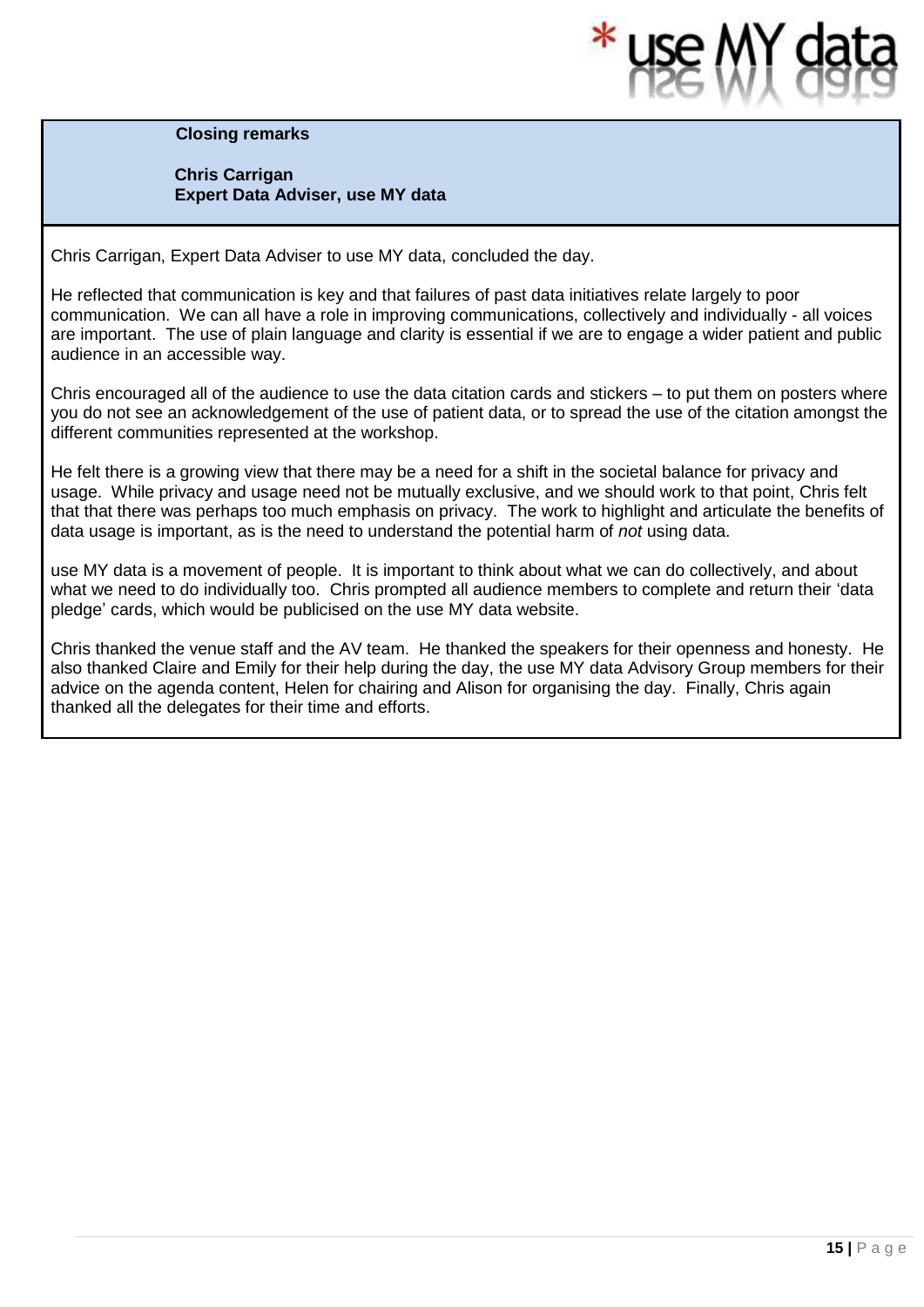## $\ast$

#### **Acknowledgements and thank yous**

For their contributions to the workshop, use MY data gratefully acknowledges and thanks:

- Our workshop chair and speakers, for so generously giving their time
- Our delegates for their participation and time
- Paul Affleck, Emily Boldison and Claire Eckert for their assistance on the day
- The funders who enabled the workshop to take place:
	- ➢ Health Data Research UK
	- ➢ Leeds Institute for Data Analytics
	- ➢ NHS Digital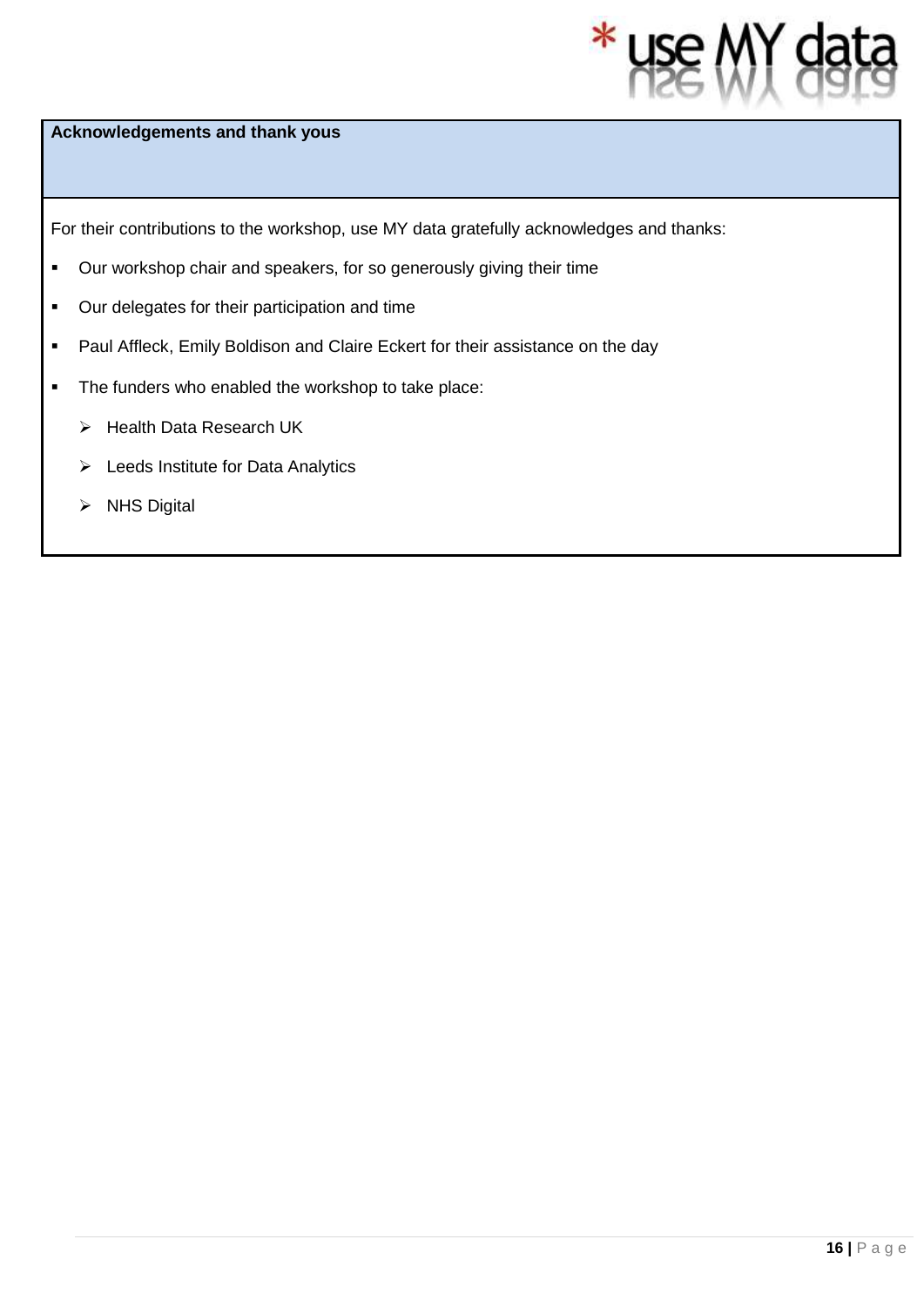

| Appendix 1 Organisations to whom delegates will feed back                     |  |  |
|-------------------------------------------------------------------------------|--|--|
| brainstrust                                                                   |  |  |
| Connected Health Cities North East and North Cumbria                          |  |  |
| <b>Greater Manchester Cancer</b>                                              |  |  |
| <b>INVOLVE</b>                                                                |  |  |
| Leeds Academic Health Partnership                                             |  |  |
| Local health clinic parish nurse project                                      |  |  |
| NHS 24 Public Partnership Forum                                               |  |  |
| <b>NHS Digital</b>                                                            |  |  |
| North Lanarkshire Disability Forum Carers Together                            |  |  |
| Open Health                                                                   |  |  |
| <b>PPG</b>                                                                    |  |  |
| PPI groups especially those at the Department of Public Health - Primary Care |  |  |
| Research projects I am involved with                                          |  |  |
| Speak Easy Public Partnership Forum (PPF)                                     |  |  |
| The Brain Tumour Charity                                                      |  |  |
| <b>Understanding Patient Data</b>                                             |  |  |
| West Yorkshire Cancer Patients Forum & Cancer Patients Alliance               |  |  |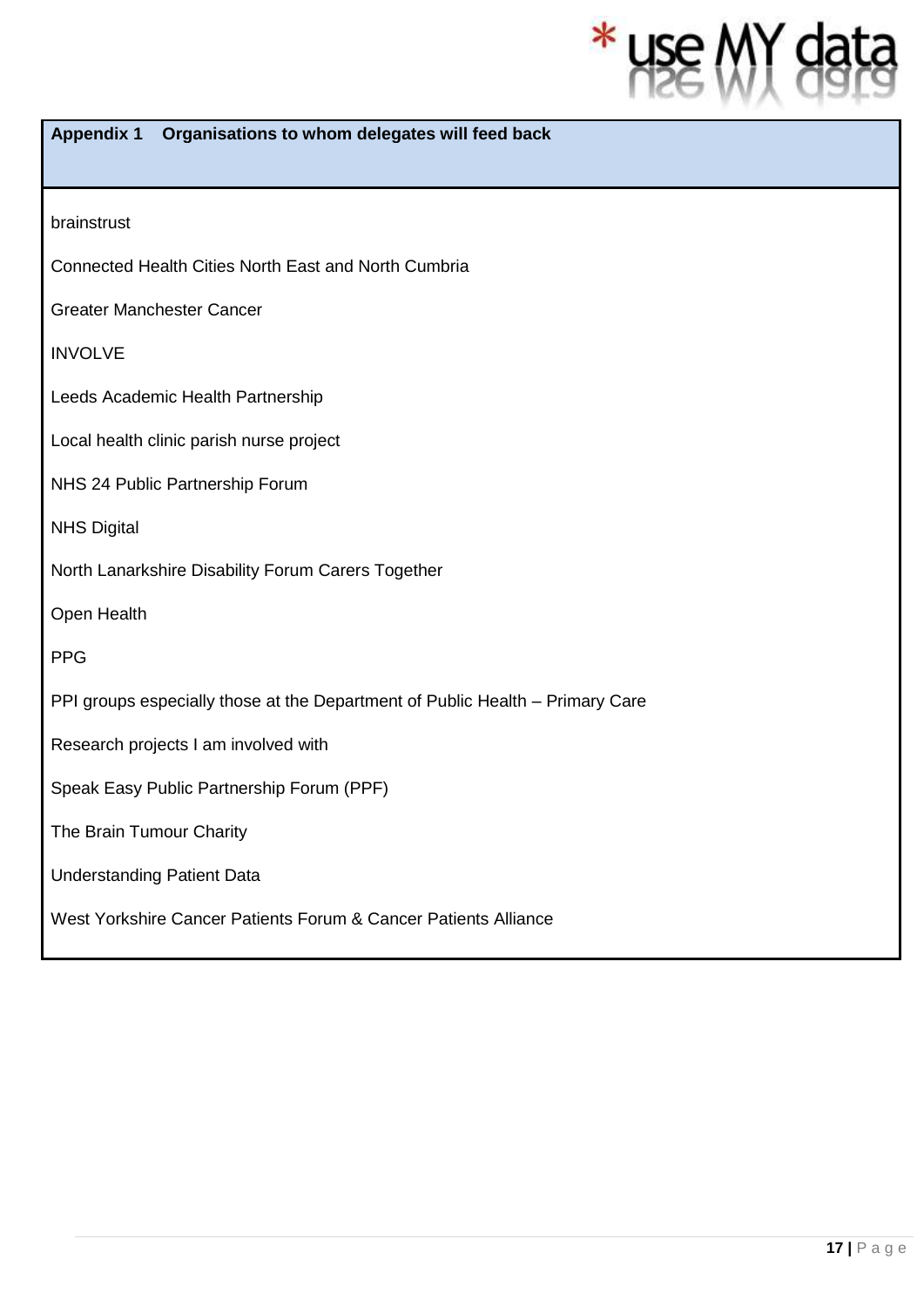#### **Appendix 2 Data Pledges made by attendees**

Recognising that we all have a part to play, delegates were asked to write a data pledge and all of the pledges are listed here.

My data pledge is……

- to feed back the information I have learnt today to my team so that we can make better the way we interact with patients and how we explain our usage of their data to them.
- to spread the word. SHARE with people and groups I have contact with.
- to talk with [name] and [name of researcher] about improving their patient information sheet to make it more understandable.
- to talk to my grandchildren about the importance of sharing data for health.
- to keep learning more about data and sharing with friends and other groups.
- to share information from today with my focus and support groups.
- to, as always, promote the use of data whenever and wherever, using the information learned from use MY data sessions – all excellent.
- to carry on promoting patient and carer influence on good healthcare and involvement.
- to retain focus on clearly and simply communicating what happens to patient data in an ever-moving landscape.
- to use data responsibly and support safe but rational policing of the legislation.
- to write to my MP about these issues!
- to involve patients in how we acquire their data for research.
- to make contact with several participants after today, to expand the focus of my research.
- to improve access to data for research and planning purposes where patient/citizen consent is given.
- to do more to unblock the blockages!
- to work towards a national sign-up for sharing (my) data for research.
- to keep learning and to promote the use of data where and when I can. I am working on a project at work which will enable the use of health data for research.
- to raise data issues wherever possible. Continue to insist on plain English, brevity and providing useful info.
- to use data in the best interests of patients.
- to tell everyone who is prepared to listen all the benefits in data sharing, because I believe in it.